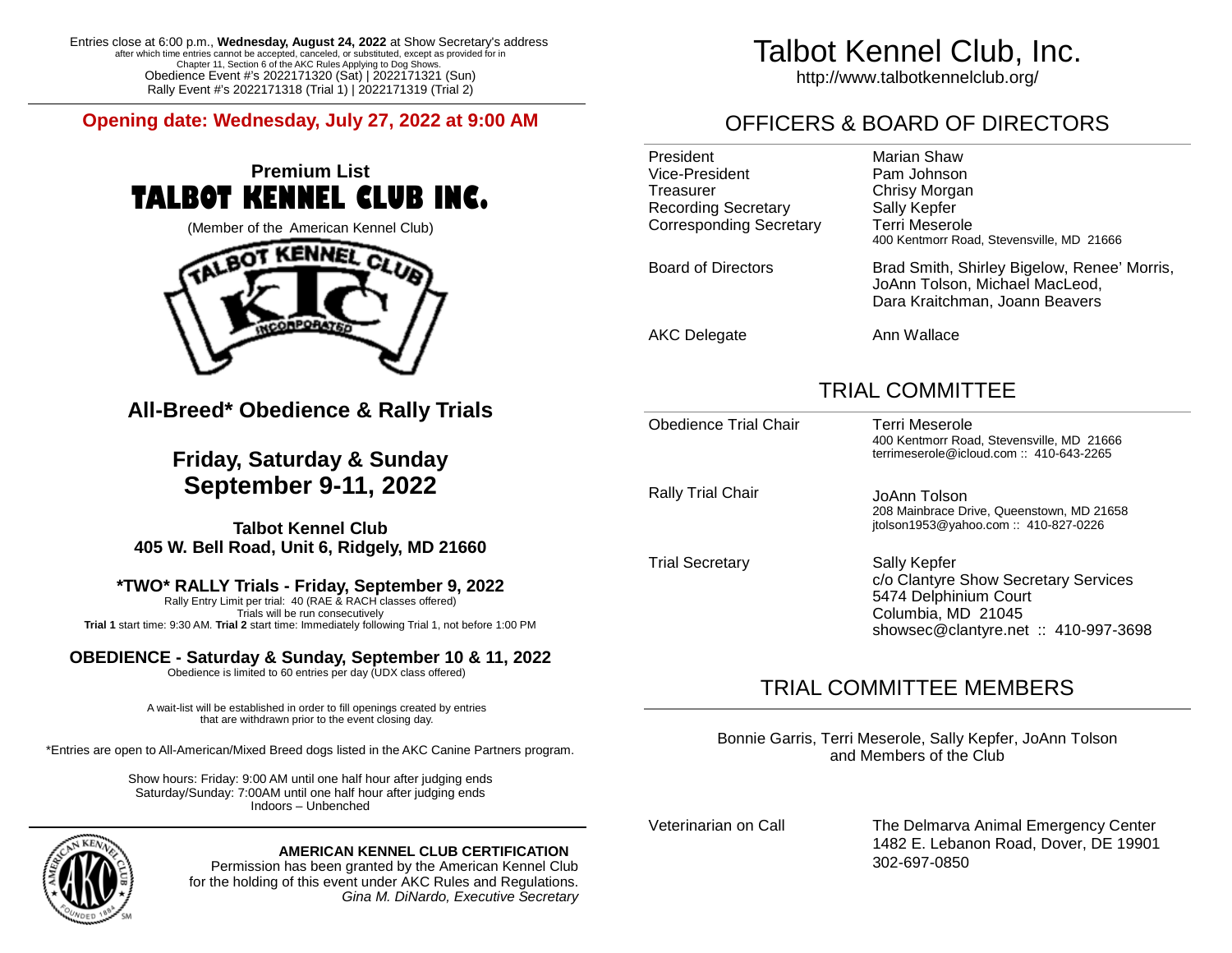## Judging Panel & Assignments

#### **Bonnie Hornfisher,** 2622 Lynbrulee Lane, Knoxville, TN 37920 Friday: All Rally Classes Saturday & Sunday: All Obedience Classes

|                                                       | <b>Offered Classes</b>                                                     | Limit                 |
|-------------------------------------------------------|----------------------------------------------------------------------------|-----------------------|
| <b>Friday</b><br>Rally only<br>(2 consecutive trials) | Novice A & B, Intermediate,<br>Advanced A & B,<br>Excellent A & B, Master  | 40 per<br>trial       |
| <b>Saturday &amp; Sunday</b>                          | Novice A & B, Open A & B,                                                  |                       |
| Obedience only                                        | Utility A & B,<br>Beginner Novice A & B<br>Preferred Novice, Open, Utility | 60 entries<br>per day |

## Ribbons & Prizes

### Regular, Optional and Alternative Titling Classes

| <b>First Prize</b>                                                         | <b>Blue Ribbon</b>              |
|----------------------------------------------------------------------------|---------------------------------|
| Second Prize                                                               | Red Ribbon                      |
| <b>Third Prize</b>                                                         | Yellow Ribbon                   |
| <b>Fourth Prize</b>                                                        | White Ribbon                    |
| Qualifying Score                                                           | Dark Green Ribbon               |
| Highest Scoring Dog in Regular Classes                                     | Blue & Gold Rosette             |
| Highest Scoring Dog in Preferred Classes                                   | Blue & Gold Rosette             |
| Highest Combined Score in Open B & Utility Classes                         | <b>Blue &amp; Green Rosette</b> |
| Highest Combined Score in Preferred Open & Utility                         | <b>Blue &amp; Green Rosette</b> |
| Highest Combined Score in Rally<br>Excellent B & Advanced B                | <b>Blue &amp; Green Rosette</b> |
| Highest Triple Combined Score in Rally<br>Advanced B, Excellent B & Master | <b>Blue &amp; Red Rosette</b>   |

**New title rosettes will be offered to each dog and handler team completing a title, including OTCH and RACH.**

**Prizes will be awarded to the Highest Scoring Dog in Regular Classes and High Combined Scoring Dog each day, donated by the generous members of Talbot Kennel Club.**

Qualifying scores required for all prizes. All trophies must be claimed on the day of the show. None will be mailed. Unclaimed awards become the property of Talbot Kennel Club. The club reserves the right to substitute any prize that may become unavailable with a prize of equal or greater value.

# Entry Fee Information

| Entry Fee, each class (Obedience) | \$28.00 |
|-----------------------------------|---------|
| Entry Fee, each class (Rally)     | \$28.00 |

Make all checks and money orders payable (in US Funds) to: **Clantytre Show Secretary Services** Mail all entries with fees to: **5474 Delphinium Court, Columbia, MD 21045**

**Exhibitors providing email addresses may receive all communication, including confirmation and judging schedule through email. Acknowledgement of entries will be made via email as soon as practicable. Please include legible e-mail address on your entry form.**

**All entries must indicate class "A" or "B" and a jump height for classes that require jumps.**

**Do not send entries requiring a signature upon delivery.**

**\*PayPal Payment is available:**

**Step 1: Submit your entry form.**

**Scan/email OR photograph/email entry form to "clantyre.showsec@gmail.com" OR**

**Mail to Clantyre Show Secretary Services, 5474 Delphinium Ct., Columbia, MD 21045**

**Step 2: Visit http://www.clantyre.net to complete the transaction. There is a non-refundable processing fee per entry using PayPal method of \$2.50, which is already added to the entry fee amount for your "cart."**

**Both payment and entry form must be received in order for your entry to be considered valid. Entries are processed only when both items are received.**

#### **INCLUDE THE AKC NUMBER OF THE DOG BEING PAID FOR SO THAT WE CAN MATCH PAYMENT TO ENTRY FORMS.** *Thank you!*

UDX & RAE/RACH entries: Please check the box on the entry form for UDX/RAE/RACH. Dogs entered in this class will be entered in both Utility B/Open B (UDX), Excellent B/Advanced B (RAE) or Excellent B/ Advanced B/Master (RACH). Once the limit has been reached in any class, subsequent entries will be returned in their entirety.

#### **All entries for classes with jump heights MUST include jump height on the entry form.**

Telegraph, telephone and unsigned entries cannot be accepted. Entries not on an official AKC entry form and photocopies of entry forms without agreement and rules on the reverse side of the official AKC entry form are NOT ACCEPTABLE. Owners are responsible for errors in entry forms, regardless of who may make such errors. (AKC Rules Applying to Dog Shows, Chapter 11, Section 6.) No entry fee will be refunded in event of such errors or cancellation of entries after the published closing date.

Entries received without fees will not be accepted. Returned checks, post-dated checks or declined credit cards do not constitute a valid entry fee. The Show Secretary will add a \$30 collection fee to the amount of each returned check. Entry fees will not be refunded in the event that a dog is absent, disqualified, or excused by the Judge or Veterinarian, or barred from competition by action of the Show Committee. If because of riots, civil disturbances, or other acts beyond the control of the show giving club, it is impossible to open or complete the show, no refunds will be made. Effective January 1, 2008 Event Service Fees on all AKC events will be \$3 for the first entry and \$3 for each additional entry in addition to the \$.50 recording fee for the first entry of each dog in Obedience. (*American Kennel Club Rules, Chapter 11, Section 2.)*

*If you use an entry service (superintendent, online entry or fax service) other than the Show Secretary listed in the premium, please be aware of their terms, addional charges and delivery policies.*

*Entries are processed in the order that they are received at the address of the Show Secretary.*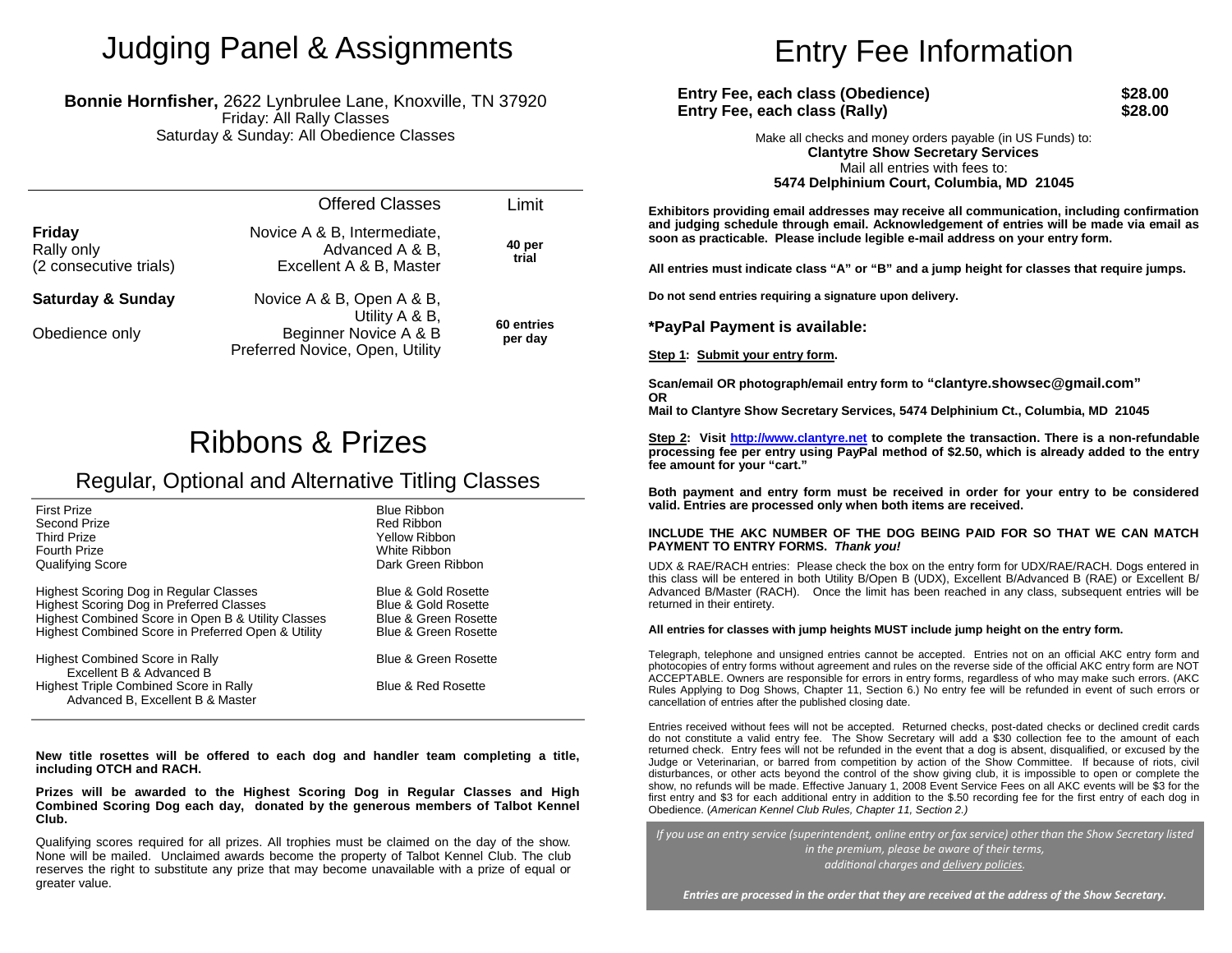## **Directions**

### Talbot Kennel Club

### 405 W. Bell Road, Unit 6, Ridgely, MD 21660

Take 480 to Ridgely, MD. Turn on Central Ave. (312N) in Ridgely between the Citco Gas Station and Hutchison Supply across from Medifast Distribution Center. Go through town. Turn left in front of the Provident Bank on W. Belle St. (Street sign marked Bell) Go through 2 stop signs & take the next right into the parking lot. Long metal building. We are Unit 6. GPS will not take you to the building.

## Accommodations

*These hotels have indicated that they accept well-mannered dogs. Please check with hotels for policies and restrictions. A pet deposit may be required. For hotels on the other side of the Bay Bridge, please be aware of potential high traffic volume.*

#### **RV Parking is NOT available.**

**Best Western Inn (Kent Narrows)** 3101 Main Street, Grasonville, MD 21638 410-827-6767

**Quality Inn - Grasonville (Route 50 W)** 101 VFW Avenue, Grasonville, MD 21638 443-863-6496

#### **Hilton Garden Inn (Kent Narrows)**

3206 Main Street, Grasonville, MD 21638 410-827-3877 extra charge for pets

**Quality Inn - Easton** 8523 Ocean Gateway, Easton, MD 21601 410-820-8333

## *Thank you!*

The Talbot Kennel Club Directors and members wish to thank you for entering the Obedience and Rally Trials in our Training Center. Your comments are welcome on how we may improve the event in the future.

# "Covid-19" Trial Info

- As of the publishing of this premium, we expect the trial to go on as described. All trial decisions will be in accordance with Maryland state and local guidelines in place at the time of the trial. Talbot Kennel Club is making every effort to supply a safe trial environment. However, exhibitors are entering the trial at their own risk.
- **MOST IMPORTANT: If you are exhibiting signs of illness, have tested positive or have been otherwise told to self-quarantine due to known Covid-19 exposure, please stay home.**
- The mask-wear policy will follow facility, local government and state guidelines in place at the time of the trial. Full details will be published in the judging schedule for the event. We encourage everyone to continue to social distance.
- Paper course maps will not be available. Course maps will be displayed in several places. Come prepared to photograph the map for your personal use.
- Exhibitors are expected to follow state, local government, event and facility guidelines. Full details will be included in the judging schedule.

## Notice to Exhibitors

### **Opening date: Wednesday, July 27, 2022 at 9:00 AM**

- All judging will be indoors.
- Parking: Exhibitors may park all the way around the building. There is one business open on Friday and one on Sunday. Their parking spaces will be marked as reserved. RV Parking will not be available.
- Food will not be available onsite. Plan on bringing your own lunch, water, drinks, ice, etc.
- Transfers will be permitted in accordance with Obedience Regulations, Chapter 1, Section 16 and Rally Regulations, Chapter 1, Section 15. The request for a transfer must be in writing and presented to the Trial Secretary at least 30 minutes prior to the start of the trial.
- Dogs will be arranged in jump height order "Tall to Small" for both obedience and rally. **All entries for classes with jump heights MUST include jump height on the entry form. Friday & Sunday: Tall-Small Saturday: Small-Tall**
- The Rally ring is 40 x 50 feet.
- A wait-list will be established in order to fill openings created by entries that are withdrawn prior to the event closing day.
- **REFUND POLICY**:

Bitches in season are not permitted to compete in obedience trials. The club will refund all but \$5.00 of the entry fee for bitches in season that are unable to compete for that reason. Refund requests must be accompanied by a dated, signed letter on official business letterhead from your veterinarian stating the reason that your dog cannot compete. The Trial Secretary must be notified no later than one half hour prior to the start of the first class in the trial. E-mails, phone calls and non-letterhead notes will not be considered.

- The judge is not required to wait for dogs. It is the responsibility of the owner/handler to have the dog at ringside when required and without being called.
- Limited crating MAY be available inside. If crating is limited, we ask that you remove you crates each day after you are done showing. Working out of your vehicles is encouraged. Exception: Volunteers may crate their entered dogs all day. No club chairs will be available. Absolutely NO unentered dogs in the building, but they may be in the parking lot.
- All dogs present must be held on a leash, or confined to a crate except when being judged.
- Exhibitors should follow their veterinarians recommendation to assure their dogs are free of internal and external parasites, any communicable diseases, and have appropriate vaccinations
- It is expressly understood that exhibitors alone are responsible for the behavior of their dogs and/or children. Any exhibitor whose dogs and/or children create unnecessary disturbances or repeatedly engage in unsafe or disruptive behavior may, at the discretion of the Event Committee, be asked to leave the show site. In such case, no refund of any fees paid will be made. The host club, Clantyre Show Secretary Services and its agents, employees, etc. will assume no responsibility for any loss, damage, injury or illness sustained by exhibitors or handlers, or to any of their dogs or property and further assumes no responsibility for injury to children.

### *Waiver of Rights – Animals in Distress*

**Talbot Kennel Club Inc.** reserves the right to remove an animal in distress from a parked vehicle or crate, and all persons attending these dog shows hereby waive any claim for damages against the club for such removal.